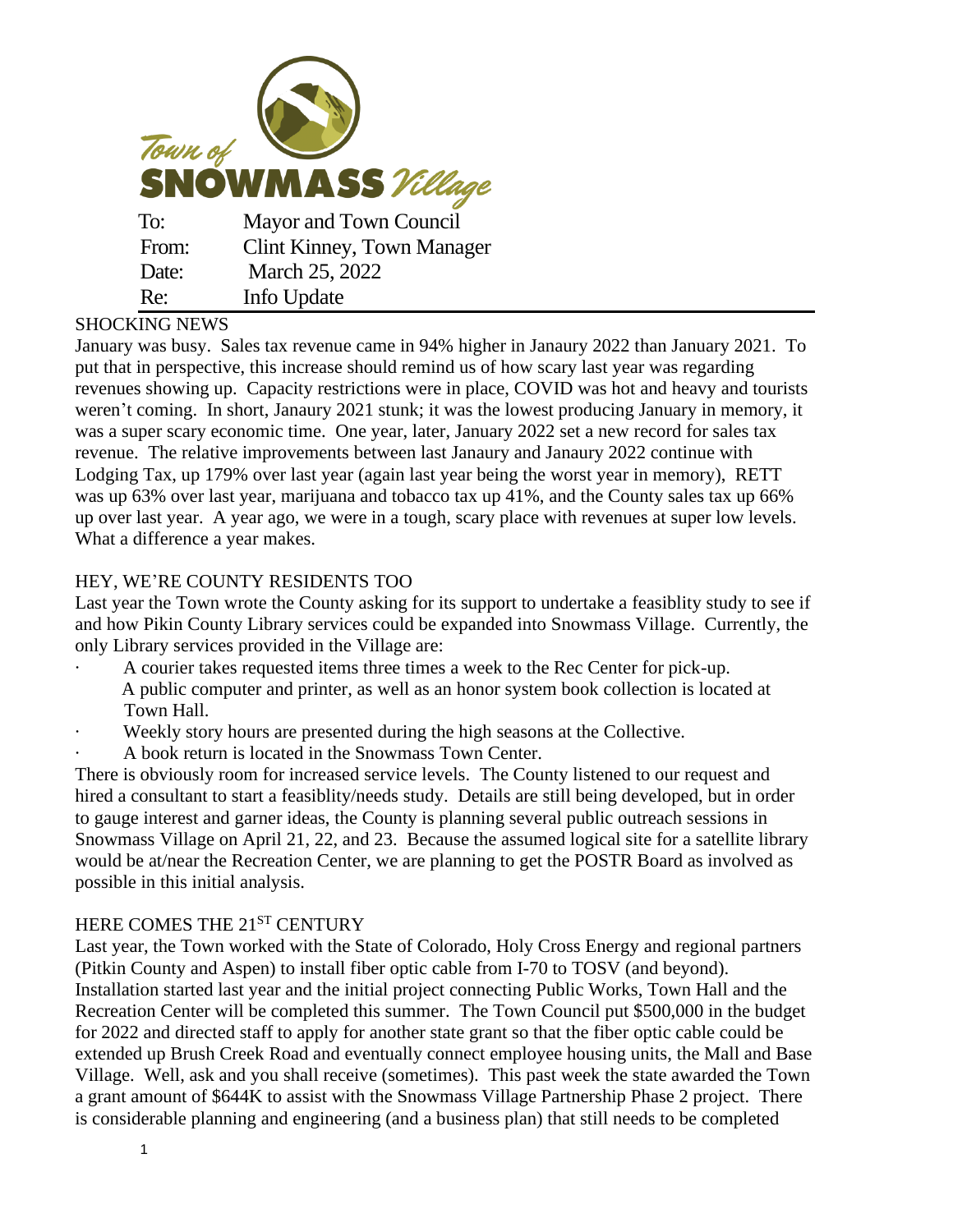(i.e. a ton of work), but I am confident this fiber project will prove to be a wise investment in critical infrastructure for the community.

## TID BITS:

- The auditors have started their annual review. Yippee.
- The Mountain View major refurbishment project is getting close to being under contract. Construction, which includes a major moisture mitigation program and replacing the windows, doors, siding and decks, will likely start in May. We have known and planned for this this to be a multi-year project. We have \$4 million (ish) in the budget in 2022 to start the project. In order to get the total project under contract and reduce the risks of inflation, we will be recommending/asking for a change to the budget in April. Essentially the project outcomes will remain the same, but instead of multiple contracts over multiple years, we will be asking the Council to advance the necessary funds to 2022 so the entire project is budgeted in one year. The dollars are available and creating one contract will make the project more (financially) efficient.
- We did not receive any bids on Snowmass Inn remodel project. We are developing a Plan B.
- We had 33 qualified applicants in the last lottery to purchase a Brush Creek workforce housing unit. No surprise here, the demand for these units has remained super high.
- A fun little fact, the \$13.5 million grant we received for the Mall Transit station was the  $4<sup>th</sup>$ largest award in the nation.
- Warner Consultants has been hired to study how best to enhance the regional RFTA bus service to the Village.
- The micro hydro project is completed and commissioned; power is being generated. We will be getting the word out more officially in the near future, but in the meantime, congrats to the Team that got this project over the goal line.
- Be on the lookout for our new Marketing logo and branding effort. We will be making announcements and showing the new logo over the coming week.
- As a partner in the regional Emergency Dispatch Center we participated in a study to help find ways to make improvements to the service and to find more effective ways to pay for these improvements. We will be working with all of the regional public safety entities to continue this analysis over the coming months.
- Coincidently, during a similar timeline, Pitkin County undertook an analysis/ needs assessment of the local Criminal Justice system. Fundamentally, knowing that the Pitkin County jail needs significant improvements, the County is trying to understand what those improvements should entail. The analysis is broad ranging including topics such as the rate of felony convictions, the time it takes to go through the court system, overall jail capacity, and how best to address other contributing capacity factors such as mental health (including Detox). There is a long way to go to determine what the best next step will be, but the analysis is underway.
- The Ice Cube art piece continues to be a PITA. We have asked the artist if he is going to be able fulfill his contractual obligation to the Town and deliver the art piece. While we have received some emails and missives about the increased costs of production, we haven't formally heard back whether or not he will be able deliver the art as he agreed to (and is otherwise contractually obligated to). We have already changed the initial